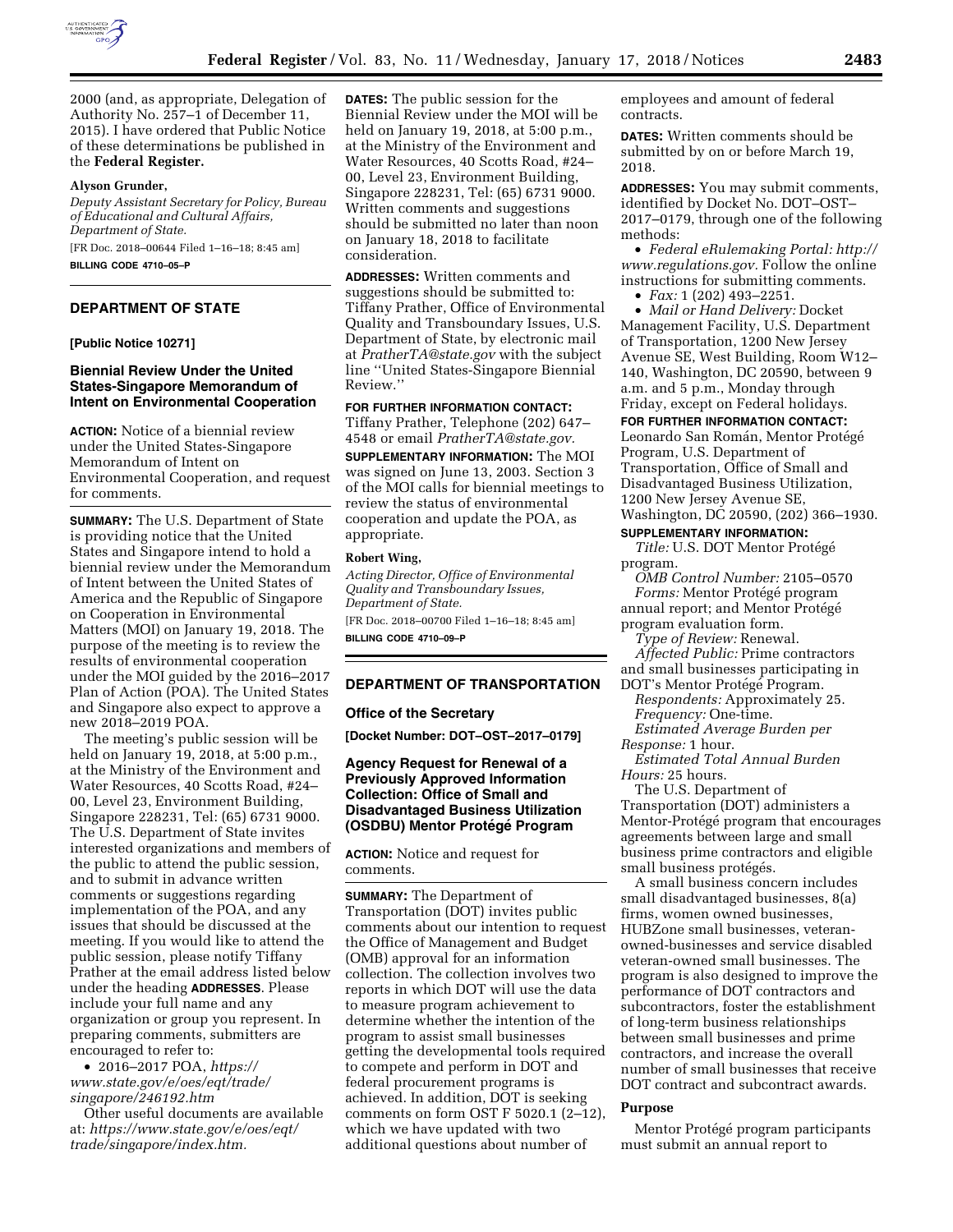document the developmental assistance and achievements. All responses to this collection of information are required to support the type of development assistance provided to the protégé from the mentor, per their Mentor-Protégé agreement. Also, program participants must submit a Mentor Protégé program evaluation form at the end of the agreement. Program participants will provide feedback and recommendations to DOT on program satisfaction. This form is a single consolidated document that is easy to read and understand for all program participants, including small businesses.

In accordance with Public Law 95– 507, an amendment to the Small Business Act and the Small Business Investment Act of 1953, OSDBU is responsible for the implementation and execution of the U. S. Department of Transportation (DOT) activities on behalf of small businesses, in accordance with Section 8, 15 and 31 of the Small Business Act (SBA), as amended. The Office of Small and Disadvantaged Business Utilization also administers the provisions of Title 49, of the United States Code, Section 332, the Minority Resource Center (MRC) which includes the design and carry out programs to encourage, promote, and assist minority entrepreneurs and businesses in getting contracts, subcontracts, and projects related to those business opportunities.

The Department of Transportation (DOT) administers a Mentor Protégé Program to assist small business concerns enhance their capacity to compete for federal contracts. This program designed to motivate and encourage large business and prime contractor firms to provide mutually beneficial developmental assistance to small businesses.

DOT's Mentor-Protégé Program enhances the capability of minority and small business owners to compete more successfully for federal procurement opportunities. The program encourages private-sector relationships and expands DOT's efforts to identify and respond to the developmental needs of small and minority owned businesses.

The term small business includes small disadvantaged businesses, women owned businesses, HUBZone small businesses, veteran-owned-businesses and service disabled veteran-owned small businesses. The program is also designed to improve the performance of DOT contractors and subcontractors, foster the establishment of long-term business relationships between small businesses and prime contractors, and increase the overall number of small

businesses that receive DOT contract and subcontract awards.

#### **General Policy**

1. Eligible business prime contractors (not under a suspension or debarment action and not in the Excluded Parties List System (ELPS) database) approved as mentor firms may enter into agreements with eligible protégés. Mentors provide appropriate developmental assistance to enhance the capabilities of protégés to perform as contractors and/or subcontractors.

2. Eligible small business prime contractors (not under a suspension or debarment action and not in the ELPS database) capable of providing developmental assistance may act as mentors.

3. Protégés may participate in the program in pursuit of a prime contract or as subcontractors under the mentor's prime contract with the Department of Transportation.

4. Mentors and Protégés are solely responsible for finding their counterpart. Therefore, we strongly encourage firms to explore existing business relationships to establish a Mentor-Protégé relationship.

5. Mentor-Protégé agreements should be for up to 36 months.

6. NON-AFFILIATION—a protégé will not be considered an affiliate of a mentor solely on the basis that the protégé has or will receive developmental assistance from the mentor under this program. For more information concerning size standards and affiliation, refer to FAR 19.101.

#### **Incentives for Mentors**

There are no costs involved for a firm to participate in DOT's Mentor-Protégé Program. DOT does not provide direct reimbursement to the mentors.

#### **Measurement of Program Success**

The overall success of the Mentor-Protégé Program will be measured by the extent to which it results in:

a. An increase in the quality of the technical capabilities of the protégé firms.

b. An increase in the number, dollar value and percentage of contracts or subcontracts awarded to protégés since the date of entry into the program.

c. An increase in the number of full time employees since the date of entry into the program.

Annual reports should be submitted by the mentor and protégé firms to the OSDBU on program progress. Only one report per agreement will be submitted for review. The OSDBU will evaluate these reports by considering the following:

1. Detailed actions taken by the mentor, to increase the participation of protégé as seller to the Federal Government;

2. Detailed actions taken by the mentor, to develop the technical capabilities of a protégé as defined in the agreement;

3. The degree to which the protégé has met the developmental objectives in the agreement;

4. The degree to which the mentor firm's participation in the Mentor-Protégé Program resulted in the protégé receiving contract(s) and subcontract(s) from private firms, DOT or any other federal agency.

5. In addition to the annual report, mentor and protégé firms should submit an evaluation to the OSDBU after the mutually agreed upon program period, or the voluntary withdrawal by either party from the program, whichever comes first.

#### **Mentor Firms**

Eligibility. The mentor can be a business that has graduated from the 8(a) Business Development program, a firm in the transitional stage of the program, or a small or large business. In addition, the mentor must be able to show that it is currently eligible for Federal contracting opportunities, is not under a suspension or debarment action, and is not in the ELPS database. Mentors may have multiple protégés. Mentors participating in Mentor-Protégé programs from other Federal agencies should keep a record system to prepare separate reports of mentoring activities for each agency's program.

### **Prote´ge´ Firms**

 $(1)$  Eligibility. A protégé should be: (a) A Small Business (SB), HUBZone, Small Disadvantaged Business (SDB), Women Owned Small Business, Veteran Owned Small Business, or Service Disabled Veteran Owned Small Business

(b) Able to show that it is currently eligible for Federal contracting opportunities, is not under a suspension or debarment action, and is not in the Excluded Parties List System (ELPS) database.

(2) Protégés may have multiple mentors. Protégés participating in mentor-protégé programs in addition to the DOT program should maintain a system for preparing separate reports of mentoring activity for each agency's program.

### **Selection of Mentor or Protégé Firms**

Mentor and protégé firms are responsible for selecting their counterpart. The mentor is encouraged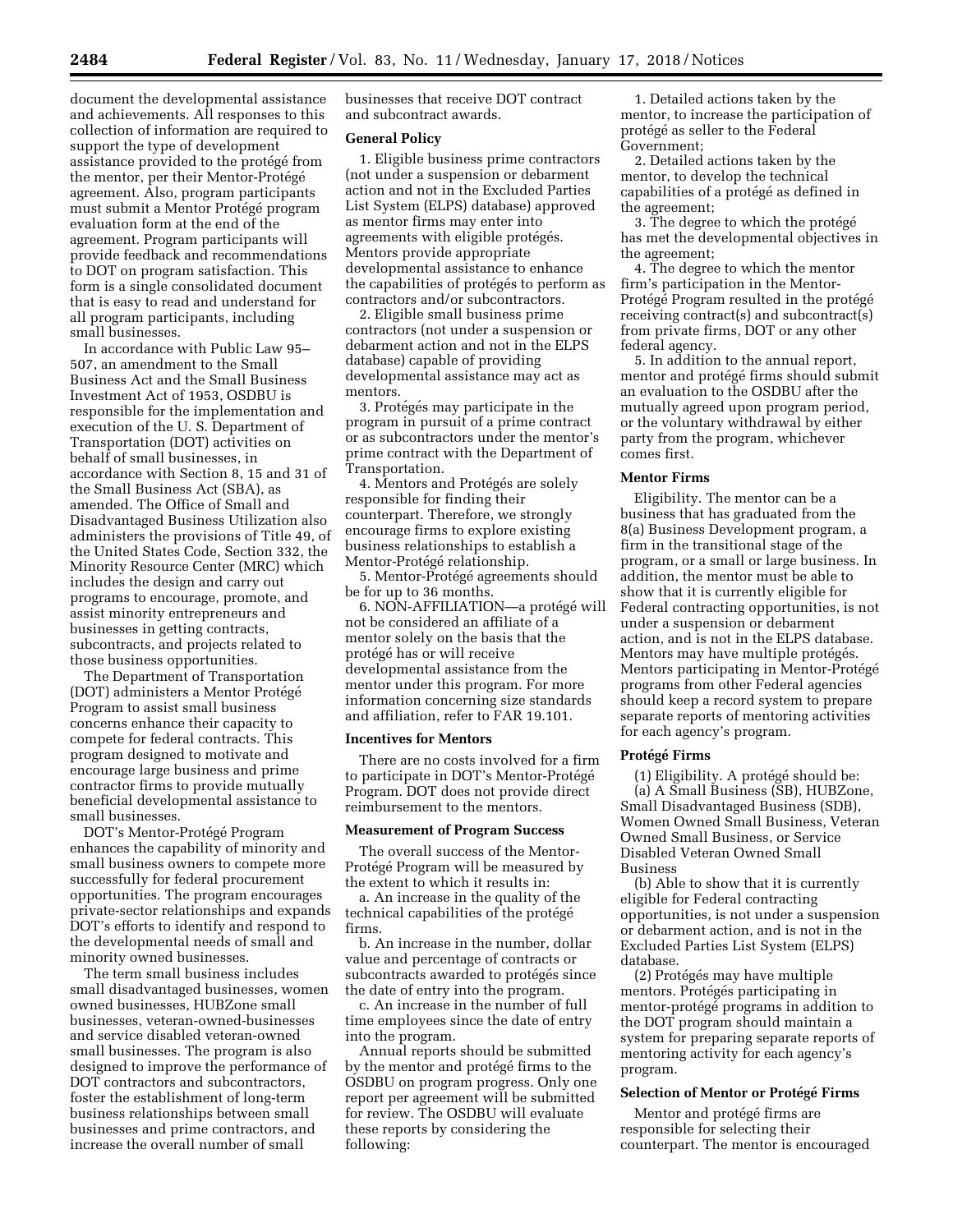to select from a broad base of Small Businesses including SB, SDB, WOSB, VOSB, SDVOSB, and HUBZone firms whose core competencies support the Department of Transportation's missions.

#### **Mentor-Protege Agreement Process**

Firms interested in becoming a mentor firm should submit copy of a signed mentor-protégé application for each mentor-protégé relationship DOT OSDBU for approval. This will provide OSDBU the opportunity to evaluate the nature and extent of technical and managerial support, and traditional subcontracting support involved in the mentor-protégé relationship, enabling OSDBU to provide advice and assistance to the parties.

The Mentor Protégé agreement should contain:

(1) Name, address, phone, and email of mentor and protégé firm(s) and a point of contact within both firms who will oversee the agreement;

(2) A description of the type of developmental program that will be provided by the mentor firm to the protégé firm, including a schedule for providing assistance, and criteria for evaluation of the protégé's developmental success;

(3) Program participation term not to exceed 36 months;

(4) A clause or statement of the protégé's intent and agreement to report its progress to the OSDBU annually for two (2) years after exiting the program;

(5) Other terms and conditions, as appropriate;

(6) Procedures for the mentor's voluntary withdrawal from the program including notification of the protégé firm and the OSDBU. The Mentor

should provide at least 30 days' written notice to OSDBU before withdrawing from the program.

(7) OSDBU will review a Mentor Protégé agreement no later than 30 days after receipt.

(8) Following OSDBU review, the mentor may implement the developmental assistance program.

### **OSDBU Review of Mentor-Protégé Agreement**

(1) The agreement defines the relationship between the mentor and protégé firms only. The agreement itself does not create any privity of contract between the mentor or protégé and DOT.

(2) OSDBU will review the information to ensure the mentor and protégé are both eligible for the program and provide appropriate advice and assistance to the firms concerning the agreement and its implementation.

(3) OSDBU will notify the parties if changes in the agreement are advisable in order to make the agreement meet the objectives of the mentor-protégé program. The mentor and protégé should incorporate OSDBU recommendations before implementing the agreement.

(4) Upon completion of the review, the mentor may implement the developmental assistance program.

#### **Developmental Assistance**

The forms of developmental assistance a mentor can provide to a protégé include:

• Management, financial and/or technical assistance

• Overall business management/ planning

- Cooperation on joint venture projects
- Rent-free use of facilities and/or equipment
- Temporary assignment of personnel to protégé for the purpose of training

• Any other types of mutually beneficial assistance

#### **Internal Controls**

1. The OSDBU will oversee the program to achieve program objectives.

2. OSDBU will review and evaluate mentor-protégé agreements for practicality, and accuracy of provided information.

3. OSDBU can perform site visits where Mentor-Protégé activity is performed.

4. OSDBU will review annual reports to measure protégé progress against the established developmental assistance included in the approved agreement.

5. If OSDBU determines that the objectives of the agreement are not met, OSDBU may conclude the existing Mentor-Protégé agreements if it determines that such actions are in the best interest of the agency. The OSDBU will communicate this decision in writing, and will be sent to the mentor and protégé after approval by the Director, OSDBU or representative.

For additional information related to the Mentor Protégé program, visit OSDBU's website at

*[www.transportation.gov/osdbu.](http://www.transportation.gov/osdbu)* 

Issued in Washington, DC, on January 9, 2018.

#### **Willis Morris,**

*Director, Office of Small and Disadvantaged Business Utilization.* 

**BILLING CODE 4910–9X–P**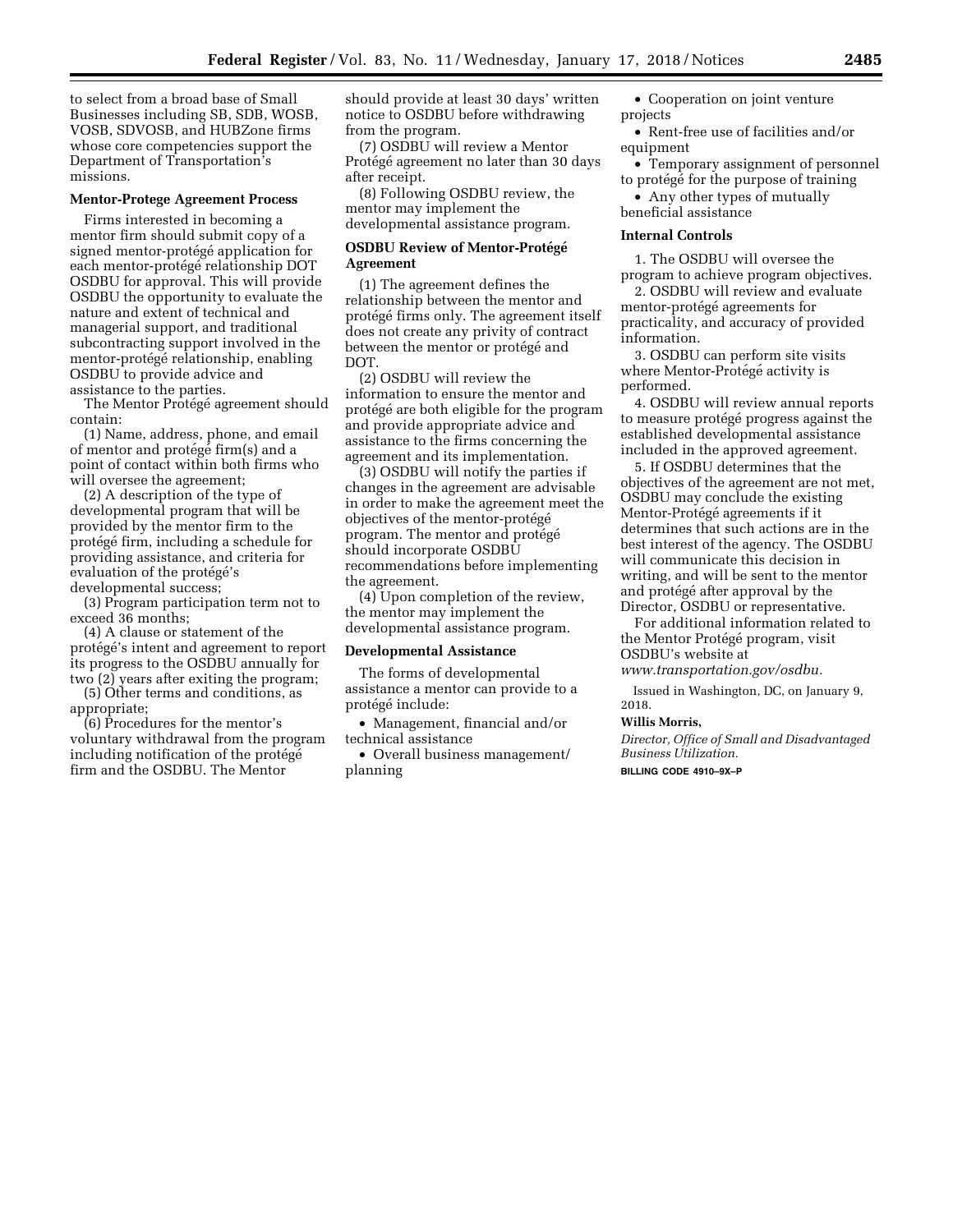|     |                                                                                                                                                                                                                                                                                                                                                                                                                                                                                                                                                                                                                                                                                                                                                                                                                                                                                                                                                                                                                                                                                                                                                                                    | U.S. Department of Transportation<br>Mentor Protégé Program Evaluation |                       |                                                                                     | OMB Control Number: 2105-<br>0570<br>xpiration Date: 02/28/2018                           |  |
|-----|------------------------------------------------------------------------------------------------------------------------------------------------------------------------------------------------------------------------------------------------------------------------------------------------------------------------------------------------------------------------------------------------------------------------------------------------------------------------------------------------------------------------------------------------------------------------------------------------------------------------------------------------------------------------------------------------------------------------------------------------------------------------------------------------------------------------------------------------------------------------------------------------------------------------------------------------------------------------------------------------------------------------------------------------------------------------------------------------------------------------------------------------------------------------------------|------------------------------------------------------------------------|-----------------------|-------------------------------------------------------------------------------------|-------------------------------------------------------------------------------------------|--|
|     | <b>Public Burden Statement</b><br>A federal agency may not conduct or sponsor, and a person is not required to respond to, nor shall a person be subject to a penalty for failure to<br>comply with a collection of information subject to the requirements of the Paperwork Reduction Act unless that collection of information displays a<br>current valid OMB Control Number. The OMB Control Number for this information collection is 2105-0570. Public reporting for this collection of<br>information is estimated to be approximately 30 minutes per response, including the time for reviewing instructions, gathering the data needed, and<br>completing and reviewing the collection of information. All responses to this collection of information are mandatory. Send comments regarding this<br>burden estimate or any other aspect of this collection of information, including suggestions for reducing this burden to: Information Collection Clearance<br>Officer, U.S. Department of Transportation, Office of the Secretary, Office of Small and Disadvantaged Business Utilization (OSDBU) Room W56-444, 1200 New Jersey Ave, SE,<br>Washington, D.C. 20590. |                                                                        |                       |                                                                                     |                                                                                           |  |
|     |                                                                                                                                                                                                                                                                                                                                                                                                                                                                                                                                                                                                                                                                                                                                                                                                                                                                                                                                                                                                                                                                                                                                                                                    | <b>PART A - MENTOR INFORMATION</b>                                     |                       |                                                                                     |                                                                                           |  |
| 1.  | <b>Business Name</b>                                                                                                                                                                                                                                                                                                                                                                                                                                                                                                                                                                                                                                                                                                                                                                                                                                                                                                                                                                                                                                                                                                                                                               | 2.                                                                     |                       | <b>Business Mailing Address (Do not include P.O Box)</b>                            |                                                                                           |  |
| 3.  | <b>Business Physical Address</b>                                                                                                                                                                                                                                                                                                                                                                                                                                                                                                                                                                                                                                                                                                                                                                                                                                                                                                                                                                                                                                                                                                                                                   | 4.                                                                     | <b>Phone Number:</b>  |                                                                                     |                                                                                           |  |
| 5.  | Point of Contact:                                                                                                                                                                                                                                                                                                                                                                                                                                                                                                                                                                                                                                                                                                                                                                                                                                                                                                                                                                                                                                                                                                                                                                  | 6.                                                                     | Email address:        |                                                                                     |                                                                                           |  |
|     |                                                                                                                                                                                                                                                                                                                                                                                                                                                                                                                                                                                                                                                                                                                                                                                                                                                                                                                                                                                                                                                                                                                                                                                    | <b>PART B - PROTEGE INFORMATION</b>                                    |                       |                                                                                     |                                                                                           |  |
| 7.  | Protégé Name                                                                                                                                                                                                                                                                                                                                                                                                                                                                                                                                                                                                                                                                                                                                                                                                                                                                                                                                                                                                                                                                                                                                                                       |                                                                        |                       | 8. Business Mailing Address (Do not include P.O. Box)                               |                                                                                           |  |
| 9.  | <b>Business Physical Address</b>                                                                                                                                                                                                                                                                                                                                                                                                                                                                                                                                                                                                                                                                                                                                                                                                                                                                                                                                                                                                                                                                                                                                                   |                                                                        | 10. Phone Number:     |                                                                                     |                                                                                           |  |
| 11. | <b>Point of Contact</b>                                                                                                                                                                                                                                                                                                                                                                                                                                                                                                                                                                                                                                                                                                                                                                                                                                                                                                                                                                                                                                                                                                                                                            |                                                                        | 12. Email Address:    |                                                                                     |                                                                                           |  |
|     |                                                                                                                                                                                                                                                                                                                                                                                                                                                                                                                                                                                                                                                                                                                                                                                                                                                                                                                                                                                                                                                                                                                                                                                    | <b>PART C: PERIOD OF PERFORMANCE</b>                                   |                       |                                                                                     |                                                                                           |  |
| 13. | <b>Agreement Period of Performance</b>                                                                                                                                                                                                                                                                                                                                                                                                                                                                                                                                                                                                                                                                                                                                                                                                                                                                                                                                                                                                                                                                                                                                             |                                                                        |                       |                                                                                     |                                                                                           |  |
|     | <b>Start Date:</b>                                                                                                                                                                                                                                                                                                                                                                                                                                                                                                                                                                                                                                                                                                                                                                                                                                                                                                                                                                                                                                                                                                                                                                 |                                                                        | <b>End Date:</b>      |                                                                                     |                                                                                           |  |
|     |                                                                                                                                                                                                                                                                                                                                                                                                                                                                                                                                                                                                                                                                                                                                                                                                                                                                                                                                                                                                                                                                                                                                                                                    | <b>PART D - INSTRUCTIONS</b>                                           |                       |                                                                                     |                                                                                           |  |
|     | Please complete this form at the end of the Mentor-Protégé agreement and submit to the Director of the U.S. Department of<br>Transportation, Office of the Secretary, Office of Small and Disadvantaged Business Utilization by fax at (202) 366-7228 or<br>email at mentorprotege@dot.gov. Please base your ratings on the criteria listed below:                                                                                                                                                                                                                                                                                                                                                                                                                                                                                                                                                                                                                                                                                                                                                                                                                                 |                                                                        |                       |                                                                                     |                                                                                           |  |
|     | 5 - Exceptional<br>4 – Very Good<br>Consistently exceeds<br>Generally exceeds the<br>in achieving goals and<br>established<br>objectives far above<br>performance standards<br>the established<br>standards                                                                                                                                                                                                                                                                                                                                                                                                                                                                                                                                                                                                                                                                                                                                                                                                                                                                                                                                                                        | 3 – Satisfactory<br>Meets the established                              | performance standards | 2 - Fair<br>Meets some, but not<br>all, of the established<br>performance standards | 1 - Unsatisfactory<br>Generally fails to meet<br>the established<br>performance standards |  |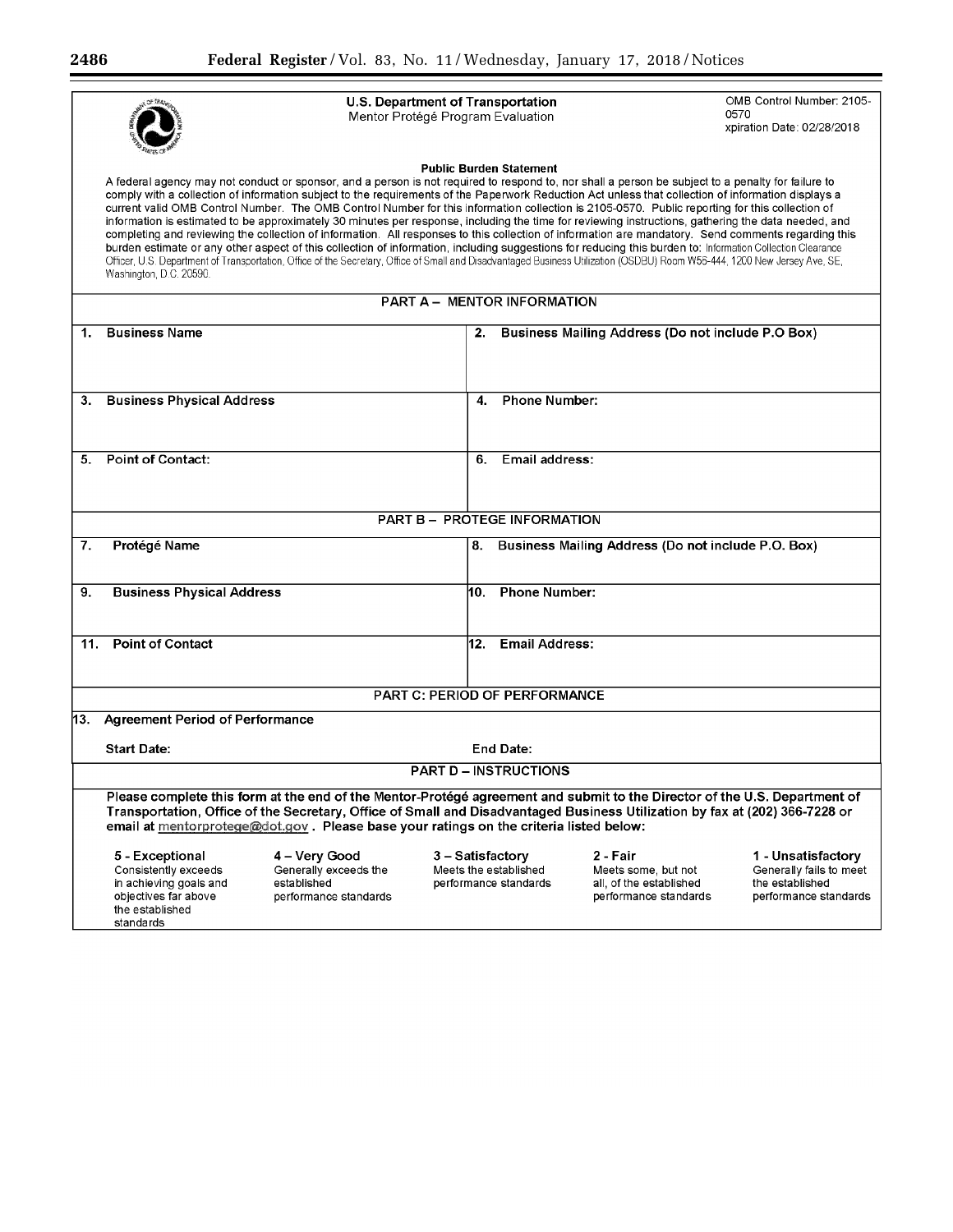

U.S. Department of Transportation OMB Control Number: 2105-<br>Mentor Protégé Program Evaluation 0570<br>Program Participant Evaluation Expiration Date: 02/28/2018 U.S. Department of Transportation<br>
Mentor Protégé Program Evaluation<br>
Program Participant Evaluation<br>
Program Participant Evaluation<br>
Program Participant Evaluation **Program Participant Evaluation** 

| <b>PART E - EVALUATION</b>                                                                                                                                                    |        |        |   |   |        |                 |                         |
|-------------------------------------------------------------------------------------------------------------------------------------------------------------------------------|--------|--------|---|---|--------|-----------------|-------------------------|
| 14. Evaluation                                                                                                                                                                |        |        |   |   |        |                 |                         |
| a. Performance Elements:<br>Procurement Program Knowledge: Mentor staff knowledge of the<br>federal procurement process met protégé's expectations.                           | 1      | 2      | 3 | 4 |        | 5 N/A           | Comments                |
| Developmental Work: Development assistance provided to the                                                                                                                    | $\Box$ | $\Box$ |   |   |        | $\Box$          |                         |
| Protégé was adequate, as agreed upon in the Mentor-Protégé<br>agreement.                                                                                                      |        |        |   |   |        |                 |                         |
| Competences: The protégé's staff knowledge of DOT and federal<br>procurement process increased from the time the firm entered the<br>Mentor-Protégé agreement.                | $\Box$ | П      |   |   | $\Box$ | П               |                         |
| Business Acumen: Protégé staff acquired techniques to improve<br>contract performance increasing protégé's ability to compete and<br>perform on DOT and/or federal contracts. | П      | $\Box$ |   |   |        | $\vert \vert$   |                         |
| Subcontracting programs: Protégé staff demonstrates<br>understanding and knowledge of DOT subcontracting programs.                                                            | П      |        |   |   |        |                 |                         |
| Mentor/Protégé selection: The process to select the mentor or the<br>protégé is adequate.                                                                                     | П      | $\Box$ |   |   |        | П               |                         |
| Agency Role: DOT participation in the program is adequate.                                                                                                                    | $\Box$ | П      |   |   |        | П               |                         |
| Overall Performance: Mentor Protégé program provides the ability<br>to enhance small business participation in DOT Procurement<br>programs.                                   | $\Box$ | $\Box$ |   |   |        | $\vert \ \vert$ |                         |
| How would you improve DOT's Mentor-Protégé program?<br>C.                                                                                                                     |        |        |   |   |        |                 |                         |
|                                                                                                                                                                               |        |        |   |   |        |                 |                         |
| What other factors, relevant to the developmental assistance, would you like to comment upon?                                                                                 |        |        |   |   |        |                 |                         |
| Has the protégé been able to compete in federal procurement opportunities since the Mentor-Protégé agreement was signed?<br>е.                                                |        |        |   |   |        |                 |                         |
| Other Comments:<br>f.                                                                                                                                                         |        |        |   |   |        |                 |                         |
| Would the mentor or the protégé be willing to participate in the program again in the future?                                                                                 |        |        |   |   |        |                 | $\Box$ Yes<br>$\Box$ No |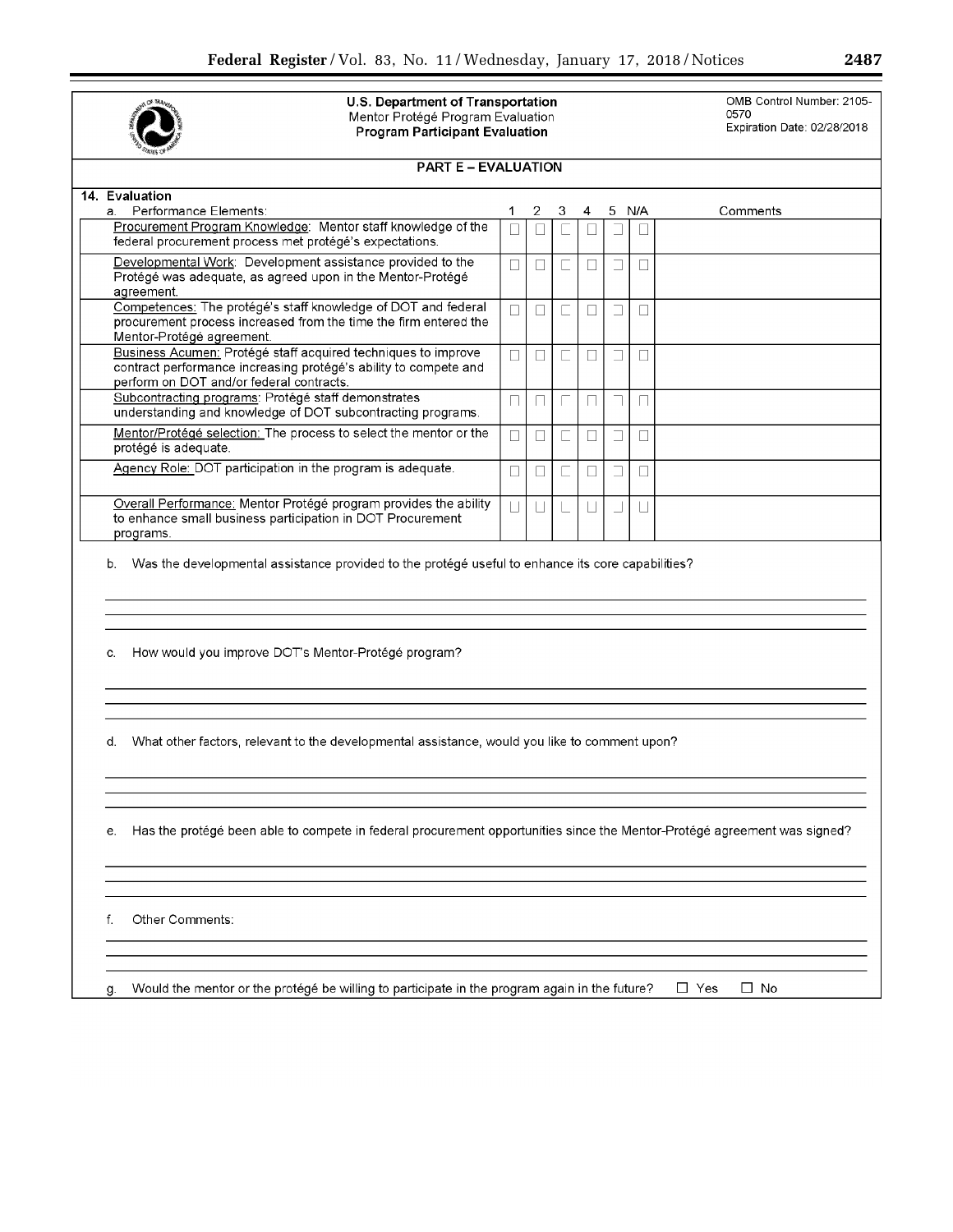| <b>PART F - REVIEWER'S SIGNATURE</b> |        |  |
|--------------------------------------|--------|--|
| 15. Reviewer's Signature:            |        |  |
| Signature:                           | Date:  |  |
| Print Name:                          | Title: |  |

# General Instructions

# Purpose of Form

Use form Mentor Protege Program Evaluation form, OMB Control Number 21 xx-0570, to evaluate the performance of businesses that have entered and finished into a Mentor Protege agreement in DOT's Mentor-Protégé program.

# How do I Obtain More Information?

You can contact the U.S. Department of Transportation, Office of the Secretary, Office of Small and Disadvantaged Business Utilization for further information:

Email. mentorprotege@dot.gov.

Voice. 1-800-532-1169 or 202-366-1930. A long-distance charge to callers located outside of the local calling area will apply when calling the 202-366-1930 number.

For direct assistance, please contact the Field Office that serves your state. A complete list of field offices, the states that each region serves, and their contact information is located at https://www.transportation.gov/osdbu/SBTRCs.

# How to submit the evaluation

You can submit the Mentor Protégé program evaluation to the Director of the U.S. Department of Transportation, Office of the Secretary, Office of Small and Disadvantaged Utilization by email or by fax. Use only one method per evaluation. Evaluations must be received within thirty (30) days from the Mentor-Protégé agreement end date.

Email. Scan your signed evaluation to a pdf document and email to mentorprotege@dot.gov.

Fax. Fax your signed evaluation to (202) 366-7228.

# Specific Instructions

Print or type all entries on the Mentor Protégé Program evaluation, OMB Control Number 2105-0570. The evaluation form is an electronically tillable form. We strongly suggest evaluators utilize the electronically fillable form to complete the evaluation entries. Follow the instructions for each line to expedite processing and to avoid unnecessary requests for additional information.

Line 1. Mentor Name. Enter the business name of the mentor.

Line 2. Business Mailing Address. Enter the mailing address of the mentor's primary physical location. Do not enter a P.O. Box here.

Line 3. Business Physical Address Enter the physical address ofthe mentor's primary physical location.

Line 4. Phone Number: Enter the mentor's primary phone number.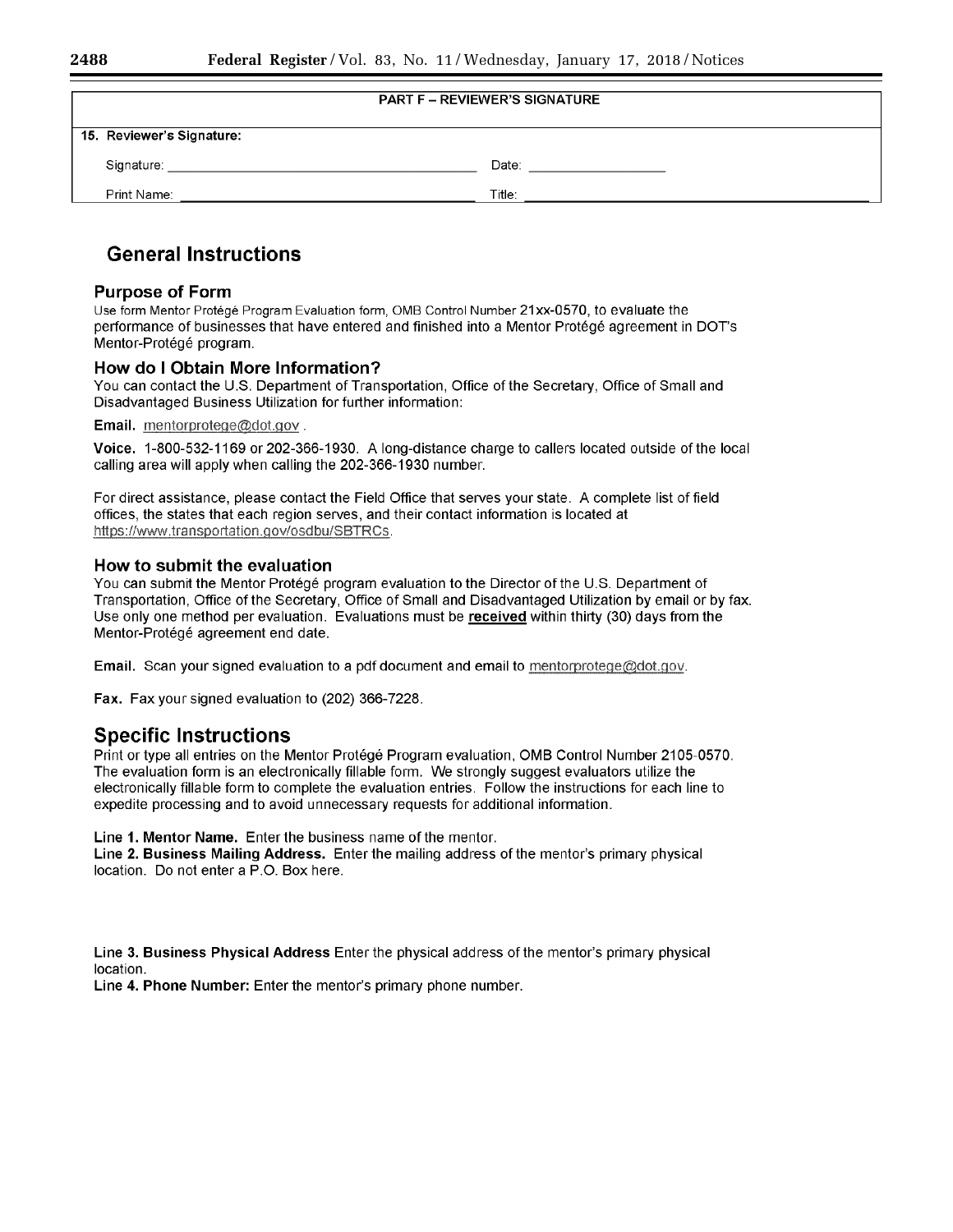Line 5. Mentor Point of Contact. Enter the name of the mentor's primary point of contact for the Mentor-Protégé program.

Line 6. Email Address. Enter the email address of the mentor's primary point of contact.

Line 7. Protégé Name. Enter the business name of the protégé.

Line 8. Business Mailing Address. Enter the mailing address of the protege's primary physical location. Do not enter a P.O. Box here.

Line 9 Business Physical Address Enter the physical address of the protégé's primary physical location.

Line 10. Phone Number: Enter the mentor's primary phone number.

Line 11. Protégé Point of Contact. Enter the name of the mentor's primary point of contact for the Mentor-Protégé program.

Line 12. Email Address. Enter the email address of the mentor's primary point of contact.

Line 13. Period of Performance. Enter the period of Performance for the report.

Line 14a. Performance Elements. Rate the program performance and enter comments for each performance element. Rate each element on the following scale:

### 5 - Exceptional

| Consistently exceeds in<br>achieving goals and<br>objectives far above the | N/A<br>Not applicable.                                                |
|----------------------------------------------------------------------------|-----------------------------------------------------------------------|
| established standards                                                      | Performance element<br>does not apply to the type<br>of developmental |
|                                                                            | assistance                                                            |
| 3 – Satisfactory                                                           | 4 – Very Good                                                         |
| Meets the established                                                      | Generally exceeds the                                                 |
| performance standards                                                      | established performance                                               |
|                                                                            | standards                                                             |
| 1 - Unsatisfactorv                                                         | 2 - Fair                                                              |
| Generally fails to meet                                                    | Meets some, but not all,                                              |
| the established                                                            | of the established                                                    |
| performance standards                                                      | performance standards                                                 |

Line 14b. Was the developmental assistance provided to the protege useful to enhance its core capabilities? Given the specific developmental assistance provided to Protege, describe the intern's strengths as a potential professional.

Line 14c. How would you improve DOT's Mentor-Protege program? Describe how you would enhance DOT's Mentor Protégé program.

Line 14d. What other factors, relevant to the developmental assistance, would you like to comment upon? Describe additional performance factors, if any, that the evaluator would like to comment upon.

Line 14e. Has the protégé been able to compete in federal procurement opportunities since the Mentor-Protégé agreement was signed? Describe whether the protégé has been able to compete on federal procurement opportunities.

Line 14f. Other Comments. Enter other general comments related to the Mentor Protégé program, if any.

Line 14g. Would the mentor or the protégé be willing to participate in the program again in the future? Check "Yes" or "No" to indicate the companies' willingness to participate on the Mentor Protégé program in the future.

Line 15. Reviewer's Signature. Sign and date the application. This section is for official use only.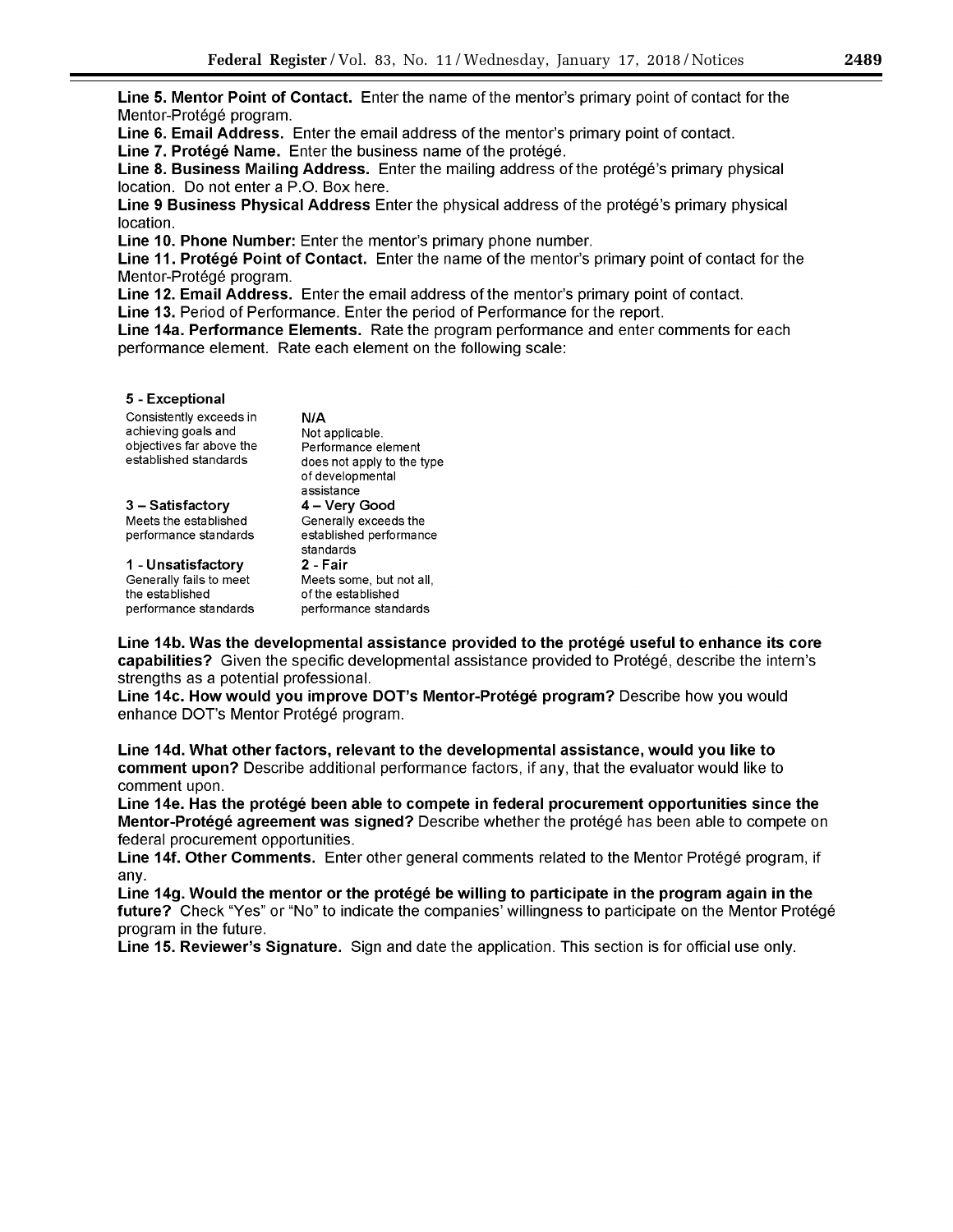|                        | U.S. Department of Transportation<br>OMB Control Number: 2105-<br>0570<br>Mentor Protégé Program<br>Expiration Date: 02/28/2018<br><b>Participant Annual Report</b><br>Form 0ST OST F 5020.1 (2-<br>12)<br><b>Public Burden Statement</b><br>A federal agency may not conduct or sponsor, and a person is not required to respond to, nor shall a person be subject to a penalty for failure to<br>comply with a collection of information subject to the requirements of the Paperwork Reduction Act unless that collection of information displays a<br>current valid OMB Control Number. The OMB Control Number for this information collection is 2105-0570. Public reporting for this collection of<br>information is estimated to be approximately 30 minutes per response, including the time for reviewing instructions, gathering the data needed, and<br>completing and reviewing the collection of information. All responses to this collection of information are mandatory. Send comments regarding this<br>burden estimate or any other aspect of this collection of information, including suggestions for reducing this burden to: Information Collection Clearance<br>Officer, U.S. Department of Transportation, Office of the Chief Information Officer, 1200 New Jersey Avenue, S.E. Rm. W56-312 . Washington, D.C.<br>20590. |                                  |                 |  |  |  |
|------------------------|----------------------------------------------------------------------------------------------------------------------------------------------------------------------------------------------------------------------------------------------------------------------------------------------------------------------------------------------------------------------------------------------------------------------------------------------------------------------------------------------------------------------------------------------------------------------------------------------------------------------------------------------------------------------------------------------------------------------------------------------------------------------------------------------------------------------------------------------------------------------------------------------------------------------------------------------------------------------------------------------------------------------------------------------------------------------------------------------------------------------------------------------------------------------------------------------------------------------------------------------------------------------------------------------------------------------------------------------------|----------------------------------|-----------------|--|--|--|
|                        |                                                                                                                                                                                                                                                                                                                                                                                                                                                                                                                                                                                                                                                                                                                                                                                                                                                                                                                                                                                                                                                                                                                                                                                                                                                                                                                                                    | PART D: DEVELOPMENTAL ASSISTANCE |                 |  |  |  |
|                        | 14 Developmental Task                                                                                                                                                                                                                                                                                                                                                                                                                                                                                                                                                                                                                                                                                                                                                                                                                                                                                                                                                                                                                                                                                                                                                                                                                                                                                                                              |                                  | 15 Performed By |  |  |  |
| 1.                     |                                                                                                                                                                                                                                                                                                                                                                                                                                                                                                                                                                                                                                                                                                                                                                                                                                                                                                                                                                                                                                                                                                                                                                                                                                                                                                                                                    |                                  |                 |  |  |  |
| 2.<br>3.               |                                                                                                                                                                                                                                                                                                                                                                                                                                                                                                                                                                                                                                                                                                                                                                                                                                                                                                                                                                                                                                                                                                                                                                                                                                                                                                                                                    |                                  |                 |  |  |  |
| 4.                     |                                                                                                                                                                                                                                                                                                                                                                                                                                                                                                                                                                                                                                                                                                                                                                                                                                                                                                                                                                                                                                                                                                                                                                                                                                                                                                                                                    |                                  |                 |  |  |  |
| 5.                     |                                                                                                                                                                                                                                                                                                                                                                                                                                                                                                                                                                                                                                                                                                                                                                                                                                                                                                                                                                                                                                                                                                                                                                                                                                                                                                                                                    |                                  |                 |  |  |  |
| 6.                     |                                                                                                                                                                                                                                                                                                                                                                                                                                                                                                                                                                                                                                                                                                                                                                                                                                                                                                                                                                                                                                                                                                                                                                                                                                                                                                                                                    |                                  |                 |  |  |  |
| 7.<br>8.               |                                                                                                                                                                                                                                                                                                                                                                                                                                                                                                                                                                                                                                                                                                                                                                                                                                                                                                                                                                                                                                                                                                                                                                                                                                                                                                                                                    |                                  |                 |  |  |  |
| $\overline{9}$ .       |                                                                                                                                                                                                                                                                                                                                                                                                                                                                                                                                                                                                                                                                                                                                                                                                                                                                                                                                                                                                                                                                                                                                                                                                                                                                                                                                                    |                                  |                 |  |  |  |
| 10.                    |                                                                                                                                                                                                                                                                                                                                                                                                                                                                                                                                                                                                                                                                                                                                                                                                                                                                                                                                                                                                                                                                                                                                                                                                                                                                                                                                                    |                                  |                 |  |  |  |
|                        |                                                                                                                                                                                                                                                                                                                                                                                                                                                                                                                                                                                                                                                                                                                                                                                                                                                                                                                                                                                                                                                                                                                                                                                                                                                                                                                                                    |                                  |                 |  |  |  |
|                        | 16. Business Capabilities Enhanced                                                                                                                                                                                                                                                                                                                                                                                                                                                                                                                                                                                                                                                                                                                                                                                                                                                                                                                                                                                                                                                                                                                                                                                                                                                                                                                 |                                  |                 |  |  |  |
|                        |                                                                                                                                                                                                                                                                                                                                                                                                                                                                                                                                                                                                                                                                                                                                                                                                                                                                                                                                                                                                                                                                                                                                                                                                                                                                                                                                                    |                                  |                 |  |  |  |
|                        |                                                                                                                                                                                                                                                                                                                                                                                                                                                                                                                                                                                                                                                                                                                                                                                                                                                                                                                                                                                                                                                                                                                                                                                                                                                                                                                                                    |                                  |                 |  |  |  |
|                        |                                                                                                                                                                                                                                                                                                                                                                                                                                                                                                                                                                                                                                                                                                                                                                                                                                                                                                                                                                                                                                                                                                                                                                                                                                                                                                                                                    |                                  |                 |  |  |  |
|                        | 17. Certifications                                                                                                                                                                                                                                                                                                                                                                                                                                                                                                                                                                                                                                                                                                                                                                                                                                                                                                                                                                                                                                                                                                                                                                                                                                                                                                                                 |                                  |                 |  |  |  |
|                        |                                                                                                                                                                                                                                                                                                                                                                                                                                                                                                                                                                                                                                                                                                                                                                                                                                                                                                                                                                                                                                                                                                                                                                                                                                                                                                                                                    |                                  |                 |  |  |  |
|                        |                                                                                                                                                                                                                                                                                                                                                                                                                                                                                                                                                                                                                                                                                                                                                                                                                                                                                                                                                                                                                                                                                                                                                                                                                                                                                                                                                    |                                  |                 |  |  |  |
|                        |                                                                                                                                                                                                                                                                                                                                                                                                                                                                                                                                                                                                                                                                                                                                                                                                                                                                                                                                                                                                                                                                                                                                                                                                                                                                                                                                                    |                                  |                 |  |  |  |
|                        |                                                                                                                                                                                                                                                                                                                                                                                                                                                                                                                                                                                                                                                                                                                                                                                                                                                                                                                                                                                                                                                                                                                                                                                                                                                                                                                                                    |                                  |                 |  |  |  |
|                        |                                                                                                                                                                                                                                                                                                                                                                                                                                                                                                                                                                                                                                                                                                                                                                                                                                                                                                                                                                                                                                                                                                                                                                                                                                                                                                                                                    |                                  |                 |  |  |  |
|                        |                                                                                                                                                                                                                                                                                                                                                                                                                                                                                                                                                                                                                                                                                                                                                                                                                                                                                                                                                                                                                                                                                                                                                                                                                                                                                                                                                    |                                  |                 |  |  |  |
|                        | 18. Technology Transferred                                                                                                                                                                                                                                                                                                                                                                                                                                                                                                                                                                                                                                                                                                                                                                                                                                                                                                                                                                                                                                                                                                                                                                                                                                                                                                                         |                                  |                 |  |  |  |
|                        |                                                                                                                                                                                                                                                                                                                                                                                                                                                                                                                                                                                                                                                                                                                                                                                                                                                                                                                                                                                                                                                                                                                                                                                                                                                                                                                                                    |                                  |                 |  |  |  |
|                        |                                                                                                                                                                                                                                                                                                                                                                                                                                                                                                                                                                                                                                                                                                                                                                                                                                                                                                                                                                                                                                                                                                                                                                                                                                                                                                                                                    |                                  |                 |  |  |  |
|                        | 19. Number of Employees (Protégé)                                                                                                                                                                                                                                                                                                                                                                                                                                                                                                                                                                                                                                                                                                                                                                                                                                                                                                                                                                                                                                                                                                                                                                                                                                                                                                                  |                                  |                 |  |  |  |
|                        | <b>Beginning of Reporting Period</b><br><b>End of Reporting Period</b>                                                                                                                                                                                                                                                                                                                                                                                                                                                                                                                                                                                                                                                                                                                                                                                                                                                                                                                                                                                                                                                                                                                                                                                                                                                                             |                                  |                 |  |  |  |
|                        | 20. Amount of Federal Contracts Received During The Reporting Period (Protégé)                                                                                                                                                                                                                                                                                                                                                                                                                                                                                                                                                                                                                                                                                                                                                                                                                                                                                                                                                                                                                                                                                                                                                                                                                                                                     |                                  |                 |  |  |  |
| Prime<br>Subcontractor |                                                                                                                                                                                                                                                                                                                                                                                                                                                                                                                                                                                                                                                                                                                                                                                                                                                                                                                                                                                                                                                                                                                                                                                                                                                                                                                                                    |                                  |                 |  |  |  |
|                        |                                                                                                                                                                                                                                                                                                                                                                                                                                                                                                                                                                                                                                                                                                                                                                                                                                                                                                                                                                                                                                                                                                                                                                                                                                                                                                                                                    |                                  |                 |  |  |  |
|                        | 21. Mentor Signature:                                                                                                                                                                                                                                                                                                                                                                                                                                                                                                                                                                                                                                                                                                                                                                                                                                                                                                                                                                                                                                                                                                                                                                                                                                                                                                                              | 22. Protégé Signature:           |                 |  |  |  |
|                        | Print Name:                                                                                                                                                                                                                                                                                                                                                                                                                                                                                                                                                                                                                                                                                                                                                                                                                                                                                                                                                                                                                                                                                                                                                                                                                                                                                                                                        | Print Name:                      |                 |  |  |  |
|                        |                                                                                                                                                                                                                                                                                                                                                                                                                                                                                                                                                                                                                                                                                                                                                                                                                                                                                                                                                                                                                                                                                                                                                                                                                                                                                                                                                    |                                  |                 |  |  |  |
|                        |                                                                                                                                                                                                                                                                                                                                                                                                                                                                                                                                                                                                                                                                                                                                                                                                                                                                                                                                                                                                                                                                                                                                                                                                                                                                                                                                                    |                                  |                 |  |  |  |
|                        | Title:                                                                                                                                                                                                                                                                                                                                                                                                                                                                                                                                                                                                                                                                                                                                                                                                                                                                                                                                                                                                                                                                                                                                                                                                                                                                                                                                             | Title:                           |                 |  |  |  |
|                        |                                                                                                                                                                                                                                                                                                                                                                                                                                                                                                                                                                                                                                                                                                                                                                                                                                                                                                                                                                                                                                                                                                                                                                                                                                                                                                                                                    |                                  |                 |  |  |  |
|                        |                                                                                                                                                                                                                                                                                                                                                                                                                                                                                                                                                                                                                                                                                                                                                                                                                                                                                                                                                                                                                                                                                                                                                                                                                                                                                                                                                    |                                  |                 |  |  |  |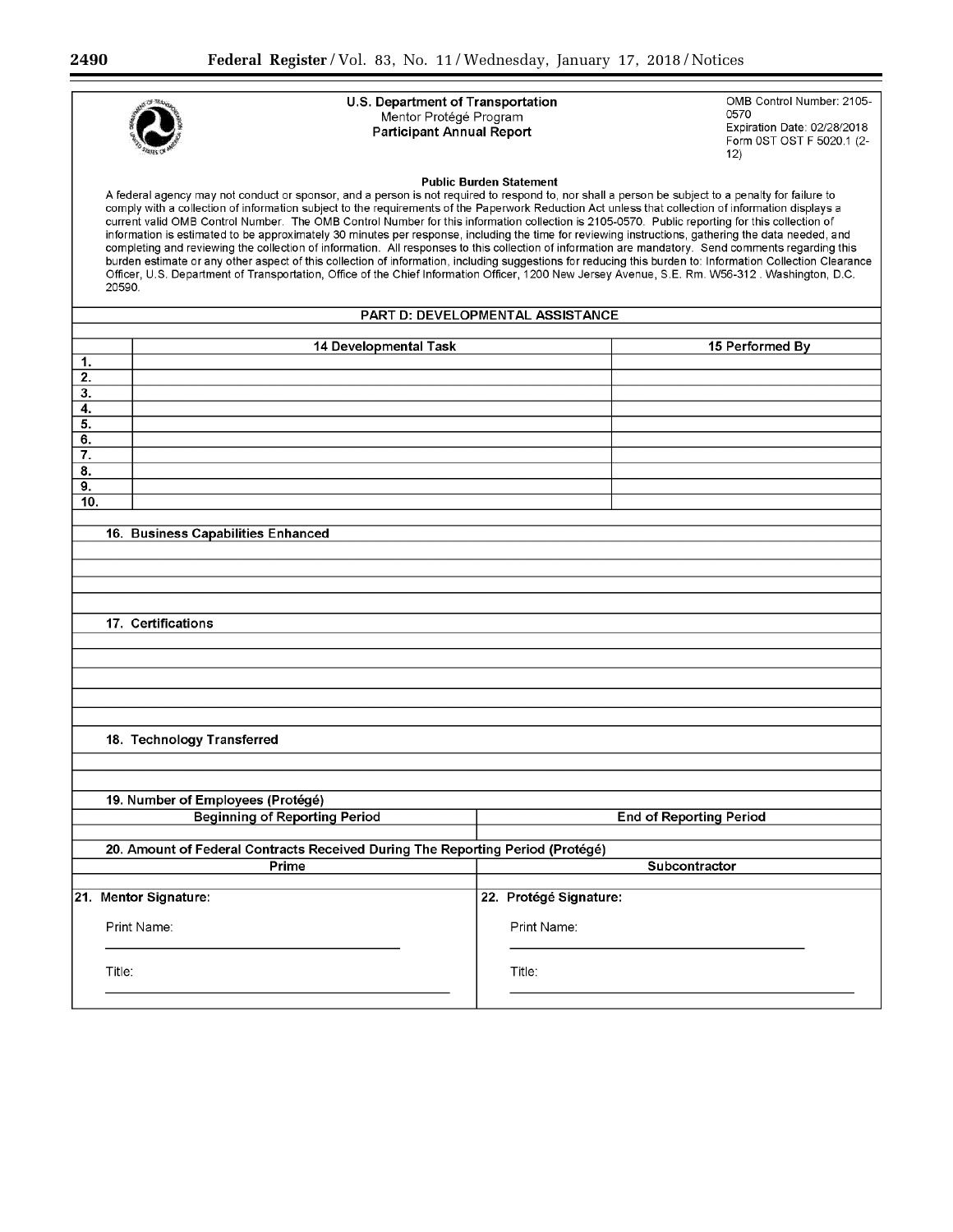| Signature:                                               | Signature:                    |
|----------------------------------------------------------|-------------------------------|
| Date:<br>the contract of the contract of the contract of | Date: _______________________ |
|                                                          |                               |
|                                                          |                               |
| 23. Reviewer's Signature:                                |                               |
| Signature:                                               | Date:                         |
| Print Name:                                              | Title:                        |

# General Instructions

# Purpose of Form

Use the Mentor Protege Annual Report form, OMB Control Number 2105-0570, to evaluate the performance of businesses that have entered and finished into a Mentor Protege agreement in DOT's Mentor-Protégé program.

# How do I Obtain More Information?

You can contact the U.S. Department of Transportation, Office of the Secretary, Office of Small and Disadvantaged Business Utilization for further information:

# Email. mentorprotege@dot.gov.

Voice. 1-800-532-1169 or 202-366-1930. A long-distance charge to callers located outside of the local calling area will apply when calling the 202-366-1930 number.

For direct assistance, please contact the OSDBU Field Office that serves your state. A complete list of Field Offices, the states that each region serves, and their contact information is located at https://www.transportation.gov/osdbu/SBTRCs

# How to submit the Annual Report

You can submit the Mentor Protégé Annual Report to the Director of the U.S. Department of Transportation, Office of the Secretary, Office of Small and Disadvantaged Utilization by email or by fax. Use only one method per submission. Reports must be received within thirty (30) days from the Mentor-Protege agreement end of year and thirty (30) days from the Mentor Protege end date.

Email. Scan your signed annual report to a pdf document and email to mentorprotege@dot.gov.

Fax. Fax your signed report to (202) 366-7228.

# Specific Instructions

Print or type all entries on the Mentor-Protégé Annual Report, OMB Control Number 2105-0570. The report is an electronically tillable form. We strongly suggest evaluators utilize the electronically fillable form to complete the report. Follow the instructions for each line to expedite processing and to avoid unnecessary requests for additional information.

Line 1. Mentor Name. Enter the business name of the mentor.

Line 2. Business Mailing Address. Enter the mailing address of the mentor's primary physical location. Do not enter a P.O. Box here.

Line 3. Business Physical Address Enter the physical address of the mentor's primary physical location.

Line 4. Phone Number: Enter the mentor's primary phone number.